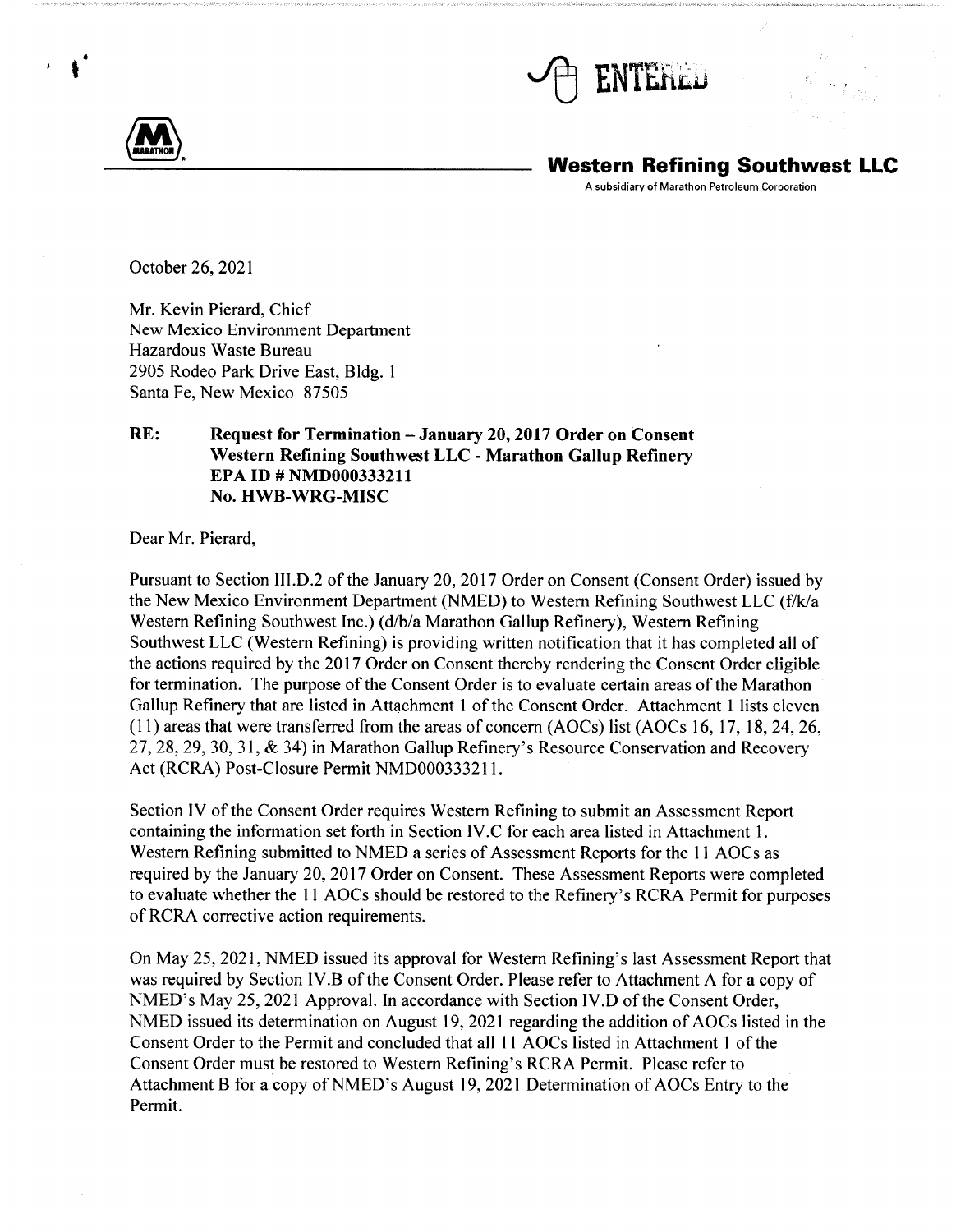Letter to NMED Western Refining Southwestern LLC October 26, 2021

As required by NMED, Western Refining will submit a request for a Class I Permit Modification, which will serve as the Second Permit Modification referenced in the January 20, 2017 Order on Consent, to add the AOCs listed in Attachment I of the Order to Attachment G, Table G-1 of the Refinery's Final RCRA Post-Closure Permit by November 30, 2021.

**f** 

As provided above, Western Refining has completed all of the actions required under the Consent Order including having received NMED's final approval and determination. Western Refining respectfully requests that the Consent Order be terminated in accordance with Section II1.D.2.

If you have any questions or comments regarding the information contained herein, please do not hesitate to contact John Moore at (505) 879-7643.

## **Certification**

*I certify under penalty of law that this document and all attachments were prepared under my direction of supervision according to a system designed to assure that qualified personnel properly gather and evaluate the information submitted. Based on my inquiry of the person or persons who manage the system, or those persons directly responsible for gathering the information, the information submitted is, to the best of my knowledge and belief, true, accurate, and complete. I am aware that there are significant penalties for submitting false information, including the possibility of fine and imprisonment for knowing violations.* 

Sincerely,

**Western Refining Southwest LLC** 

Rith A. Cade

Ruth Cade Vice-President Marathon Gallup Refinery

cc: D. Cobrain, NMED M. Suzuki, NMED L. Barr, OCD K. Luka, MPC J. Moore, MPC H. Jones, Trihydro Corporation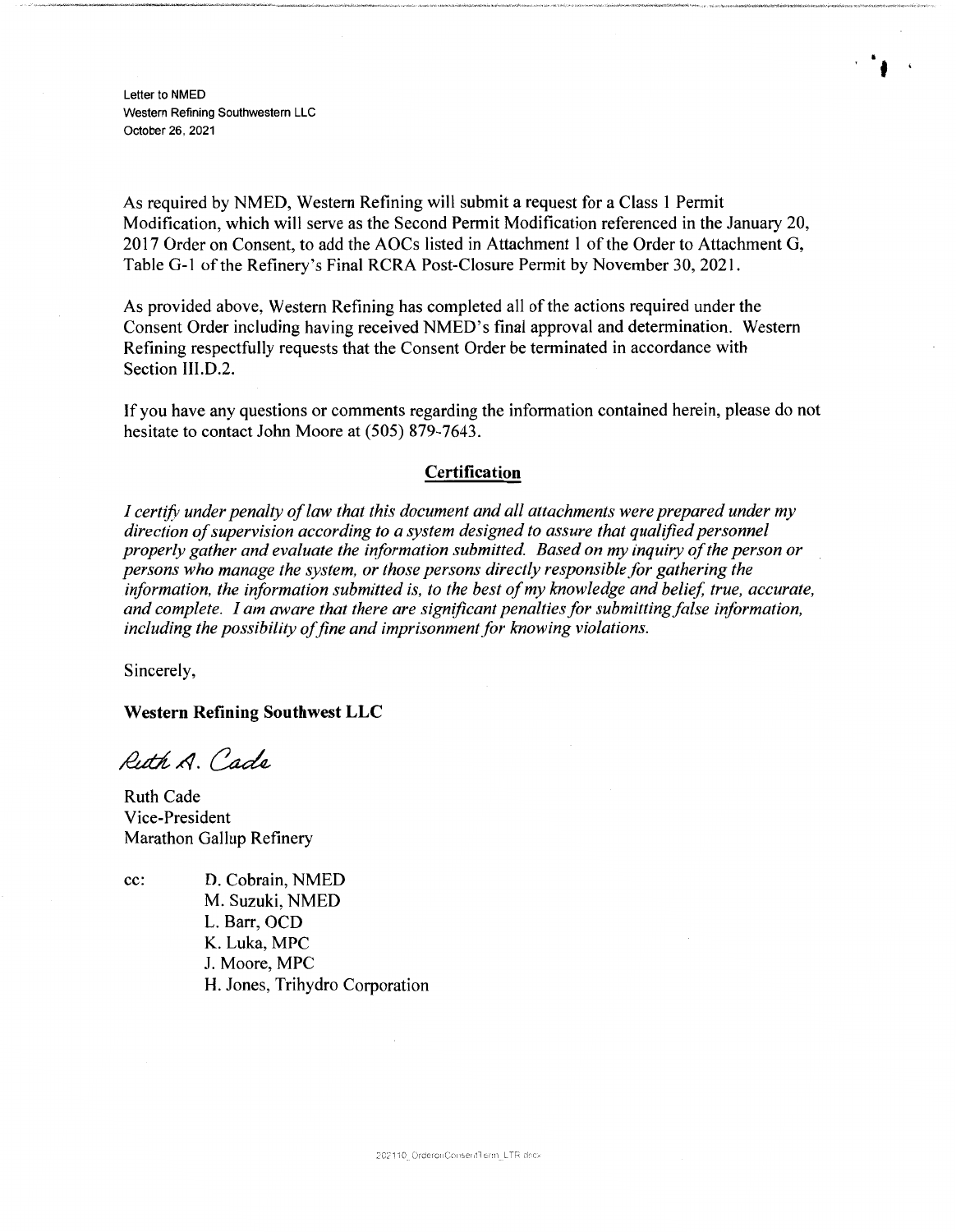**ATTACHMENT A** 

 $\sim$ 

 $\mathcal{F}=\mathcal{F}$ 

 $\bar{z}$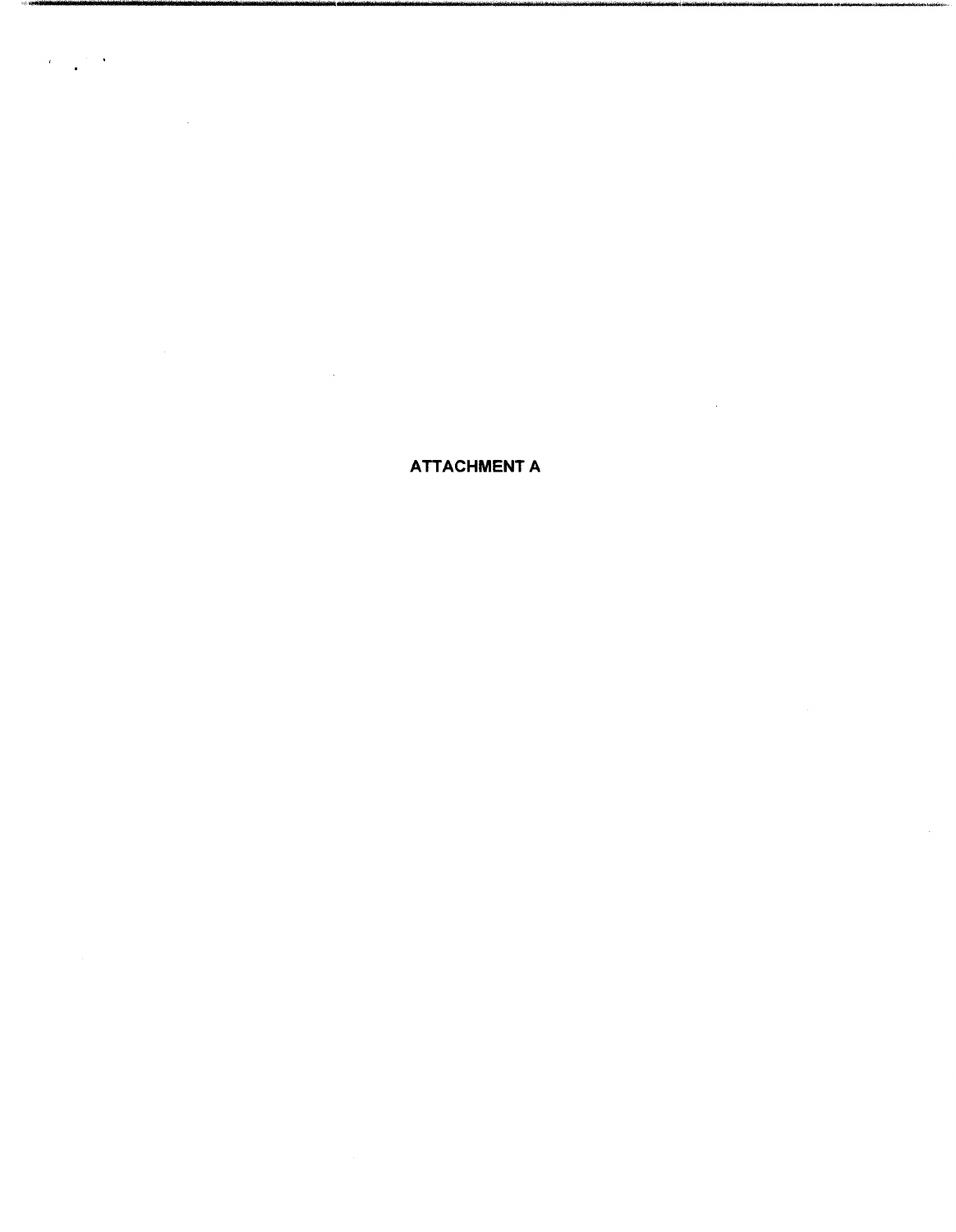

**Michelle Lujan Grisham**  Governor

> **Howle C. Morales**  U. Governor

## **NEW MEXICO ENVIRONMENT DEPARTMENT**

## **Hazardous Waste Bureau**

2905 Rodeo Park Drive East, Building 1 Santa Fe, New Mexico 87505-6313 Phone (505) 476-6000 Fax (SOS) 476-6030 www.env.nm.gov

### **CERTIFIED MAIL** - **REruRN RECEIPT REQUESTED**

May 25, 2021

John Moore Environmental Superintendent Western Refining, Southwest Inc., Gallup Refinery 92 Giant Crossing Road Gallup, New Mexico 87301

**RE: APPROVAL ASSESSMENT REPORT FOR AOC 34- SCRAP YARD WESTERN REFINING SOUTHWEST INC., GALLUP REFINERY EPA ID** # **NMD000333211 HWB-WRG-21-008** 

Dear Mr. Moore:

The New Mexico Environment Department (NMED) has reviewed the *Assessment Report for*  AOC 34 - Scrap Yard (Report), dated April 13, 2021, submitted on behalf of Marathon Petroleum Company dba Western Refining Southwest Inc., Gallup Refinery (the Permittee). The Report was submitted in accordance with the requirements of the January 2017 Consent Order (Consent Order).

The purpose of the Consent Order is to determine whether areas of concern (AOCs) listed In Attachment 1 of the Consent Order require investigation or if the Permittee can provide sufficient information to determine that no further investigation or remediation is necessary.

Consent Order Section IV.B requires NMED to review the Report and determine whether the report "approved, disapproved, or disapproved in part ... " The Permittee provided information

> ./ Science | Innovation | Collaboration | Compliance



**James** *C.* **Kenney**  cabinet Secretary

**Jennifer** *J.* **Pruett**  Deputy Secretary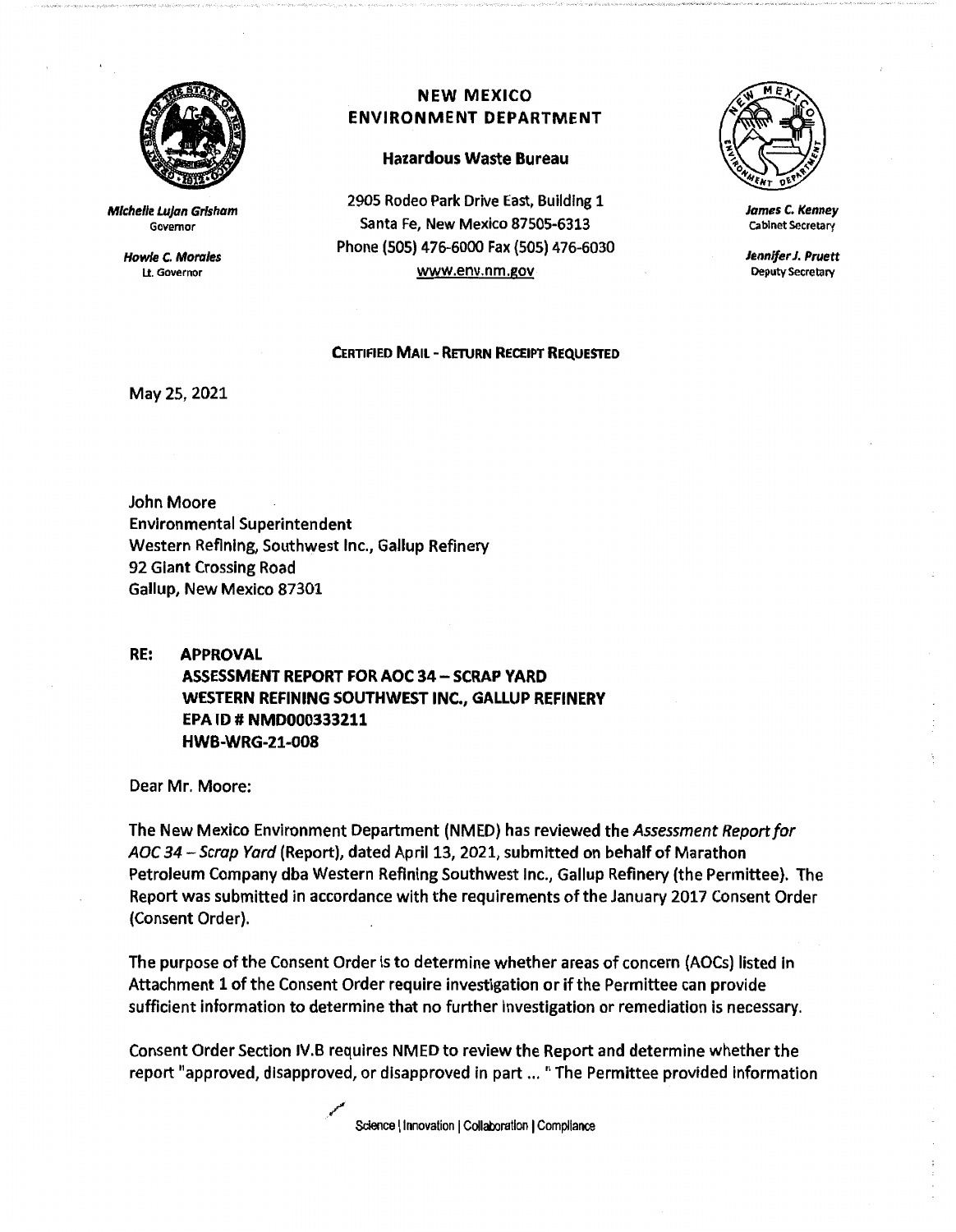Mr. Moore May 25, 2021 Page 2

required by Consent Order Section IV.C (Contents of AOC Assessment Report). NMED reviewed the Report and hereby issues this Approval.

As specified by the Consent Order Section IV.D (NMED Determination of AOC Entry or Elimination), NMED will make a determination of whether or not AOC 34 should be restored to the RCRA Permit or eliminated from corrective action requirements.

Since this Report is the last Assessment Report required by the Consent Order, NMED will provide a determination regarding the addition of the AOCs listed in the Order to the list of units where corrective action is required in Appendix G, Table G-1 of the Permit under separate cover.

If you have questions regarding this correspondence, please contact Michiya Suzuki of my staff at 505-4 76-6046.

Sincerely,

7 *(* ,-~

Dave Cobrain Program Manager Hazardous Waste Bureau

cc: M. Suzuki, NMED HWB T. McDill, OCD L. King, EPA Region 6 (GLCRRC)

File: Reading File and WRG 2021 File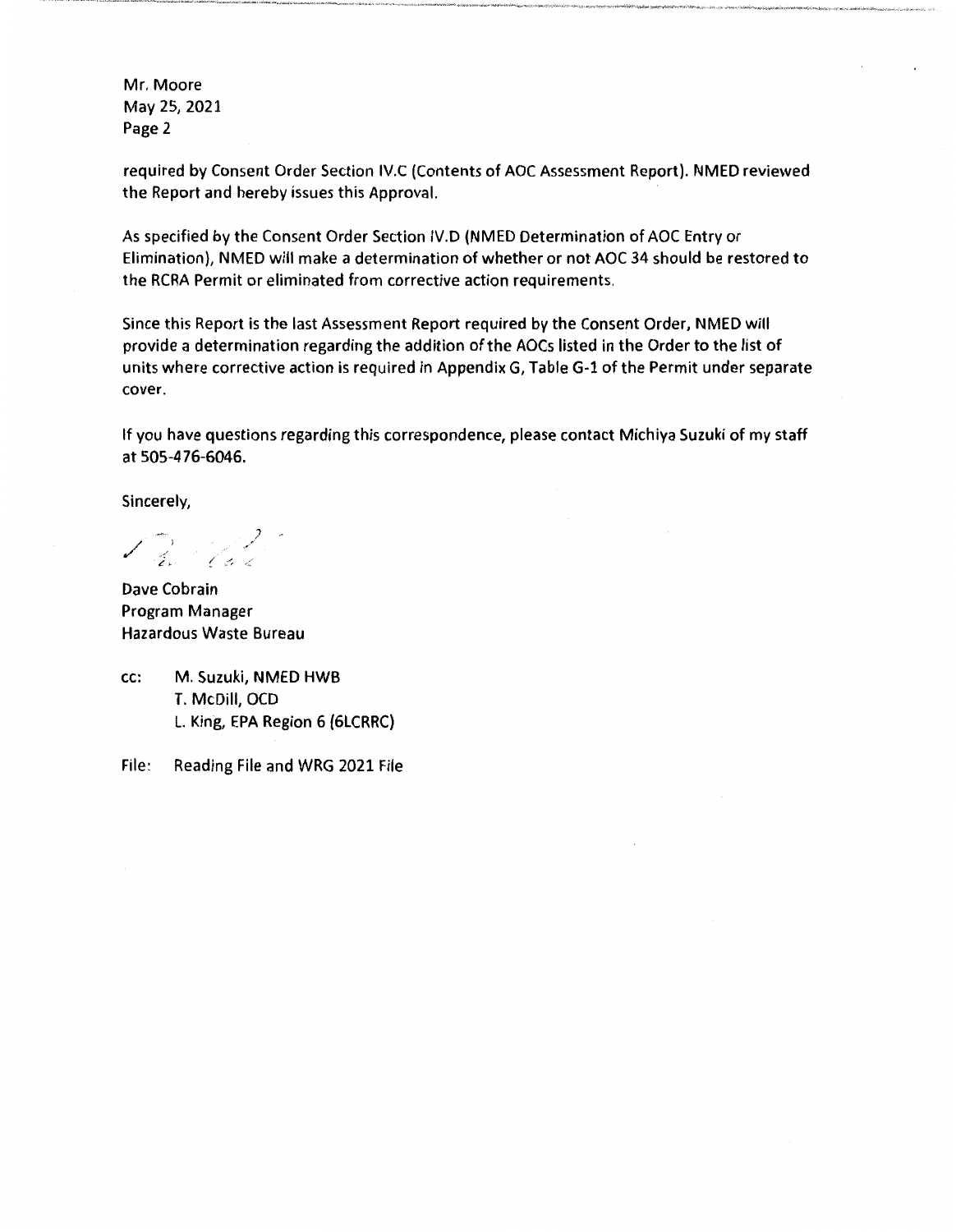**ATTACHMENT B** 

 $\sim$  2888

 $\Delta \phi = 0.01$  ,  $\Delta \phi = 0.01$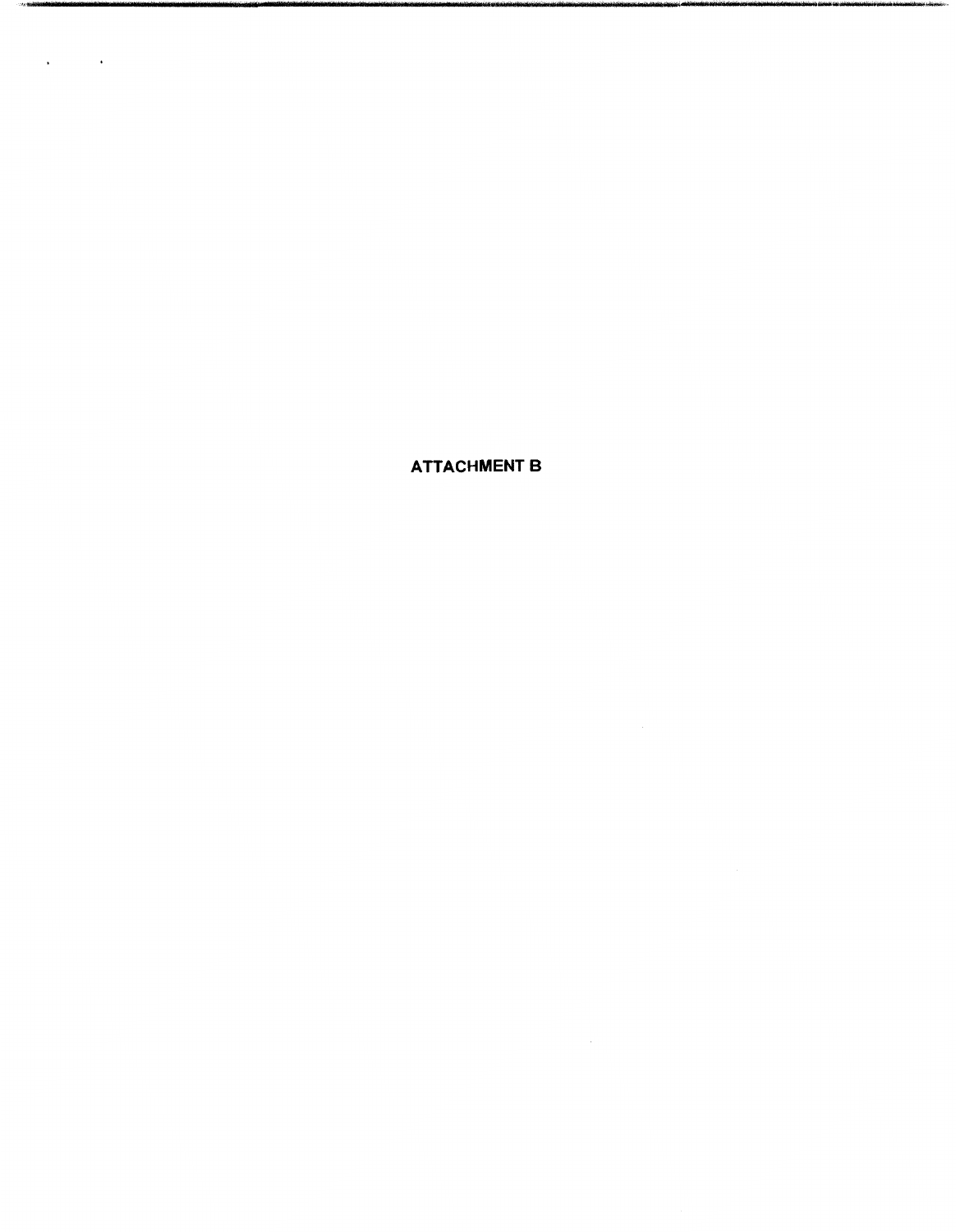

**MICHELLE LUJAN GRISHAM GOVERNOR** 

**JAMES C. KENNEY CABINET SECRETARY** 

## **Certified Mail** - **Return Receipt Requested**

August 19, 2021

John Moore Environmental Superintendent Western Refining, Southwest Inc., Gallup Refinery 92 Giant Crossing Road Gallup, New Mexico 87301

**PARTICIPAL AND THE PARTIES** 

## **RE: DETERMINATION OF AREA OF CONCERN (AOC) ENTRY TO THE PERMIT WESTERN REFINING SOUTHWEST INC., GALLUP REFINERY EPA ID# NMD000333211 HWB-WRG-MISC**

Dear Mr. Moore:

The New Mexico Environment Department (NMED) has completed its review for eleven Area of Concern (AOC) assessment reports required by the January 20, 2017 Order on Consent issued to Western Refining Southwest (Respondent). A portion of the reports were submitted on behalf of Marathon Petroleum Company dba Western Refining Southwest Inc., Gallup Refinery, the successor to the Respondent (the Permittee). NMED issued an Approval for the last assessment report on May 25, 2021 and stated that, "[s]ince this Report is the last Assessment Report required by the Consent Order [Order], NMED will provide a determination regarding addition of the AOCs listed in the Order to the Permit under separate cover."

In accordance with the determination criteria described in Section IV.D of the Order, NMED determined that the AOCs listed in Attachment 1 of the Order must be restored to the Permit because (1) soil or groundwater contamination was already identified to be present in the area, or (2) contamination has potentially occurred, and the presence/absence of residual contamination has not been investigated in the area. Each AOC is individually evaluated and the basis for the determination is described below:

## **AOC 16 (New API Separator Overflow Tanks)**

The Assessment Report for Area of Concern 16 (AOC 16} AP/ Overflow Area, dated January 3, 2019, recommends an additional assessment and corrective action for AOC 16 due to the previous occurrences of releases. The soils and/or groundwater in AOC 16 are already known to be contaminated. Accordingly, AOC 16 must be restored to the Permit.

SCIENCE | INNOVATION | COLLABORATION | COMPLIANCE

**Hazardous Waste Bureau** - **2905 Rodeo Park Drive East, Building 1, Santa Fe, New Mexico 87505-6313 Telephone (SOS) 476-6000** - **www.env.nm.gov**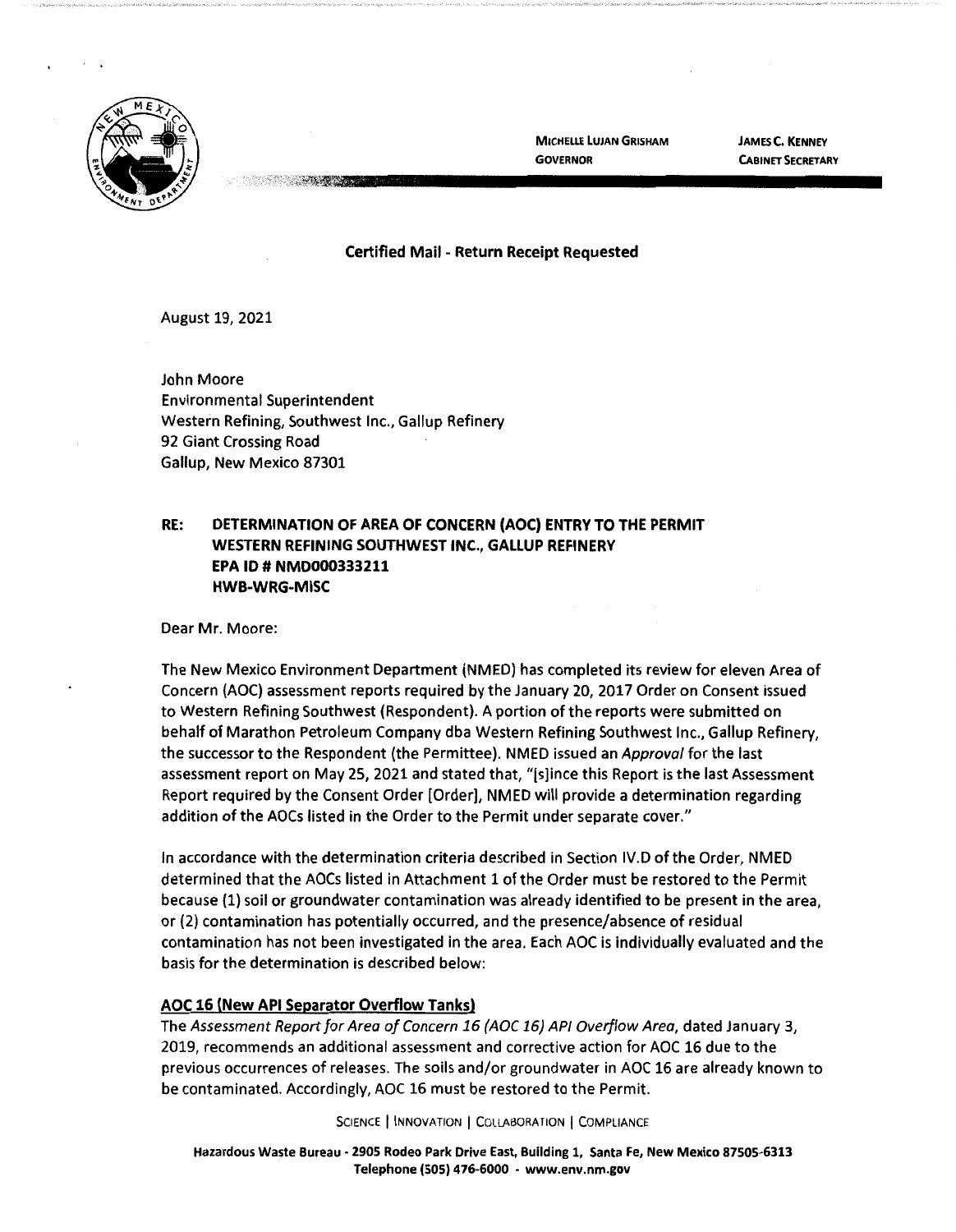Mr. Moore August 19, 2021 Page 2

## **AOC 17 (Railroad Loading/Unloading Facility)**

The AOC 17 Railroad Loading/Unloading Facility Assessment Report, dated December 11, 2018, indicates that petroleum hydrocarbons were previously released and residual contamination is still present in AOC 17. The NMED's Approval Response to Disapproval Rail Car Loading Area Release Soil Sampling Investigation Work Plan, dated June 15, 2021, requires the Permittee to Implement field investigation for the area in accordance with the approved work plan and submit an investigation report summarizing the results of the investigation no later than **December 31, 2021.** The soils and/or groundwater in AOC 17 are already known to be contaminated. Accordingly, AOC 17 must be restored to the Permit.

## **AOC 18 (Asphalt Tank Farm (Tanks 701-709, 713, 714))**

The Area of Concern 18 - Asphalt Tank Farm Assessment Report, dated March 28, 2019, indicates that petroleum hydrocarbons were previously released in AOC 18 and the extent of residual contamination has not been fully investigated. The extent of residual contamination must be investigated. The soils and/or groundwater in AOC 18 are already known to be contaminated. Accordingly, AOC 18 must be restored to the Permit.

## **AOC 24 (Crude Oil Tank Farm (Tanks 101and 102))**

The Area of Concern 24 - Crude Oil Tank Farm Assessment Report, dated December 11, 2019 indicates that crude oil was previously released and residual contamination is still present in AOC 24. The extent of residual contamination must be investigated. The soils and/or groundwater in AOC 24 are already known to be contaminated. Accordingly, AOC 24 must be restored to the Permit.

## **AOC 26 (Process Units)**

The Assessment Report for AOC 26 - Process Units, dated November 19, 2020, reports releases of various chemicals including petroleum hydrocarbons. In addition, Comment 9 of the NMED's Disapproval Marketing Tank Farm laser-induced Fluorescence/Hydraulic Profiling Investigation Report, dated June 2, 2021, requires the Permlttee to submit a work plan proposing to investigate the Process Area no later than **November 30, 2021.** The soils and/or groundwater in AOC 26 are already known to be contaminated. Accordingly, AOC 26 must be restored to the Permit.

## **AOC 27 (Boller and Cooling Unit Area)**

The Assessment Report for AOC 27 – Boiler and Cooling Unit Area reports discovery of oily water on the ground within AOC 27. Since AOC 27 is located within the boundary of AOC 26 (Process Units) where an investigation is required, AOC 27 must also be investigated along with AOC 26. The absence of residual contamination in the AOC has not been confirmed. Accordingly, AOC 27 must be restored to the Permit.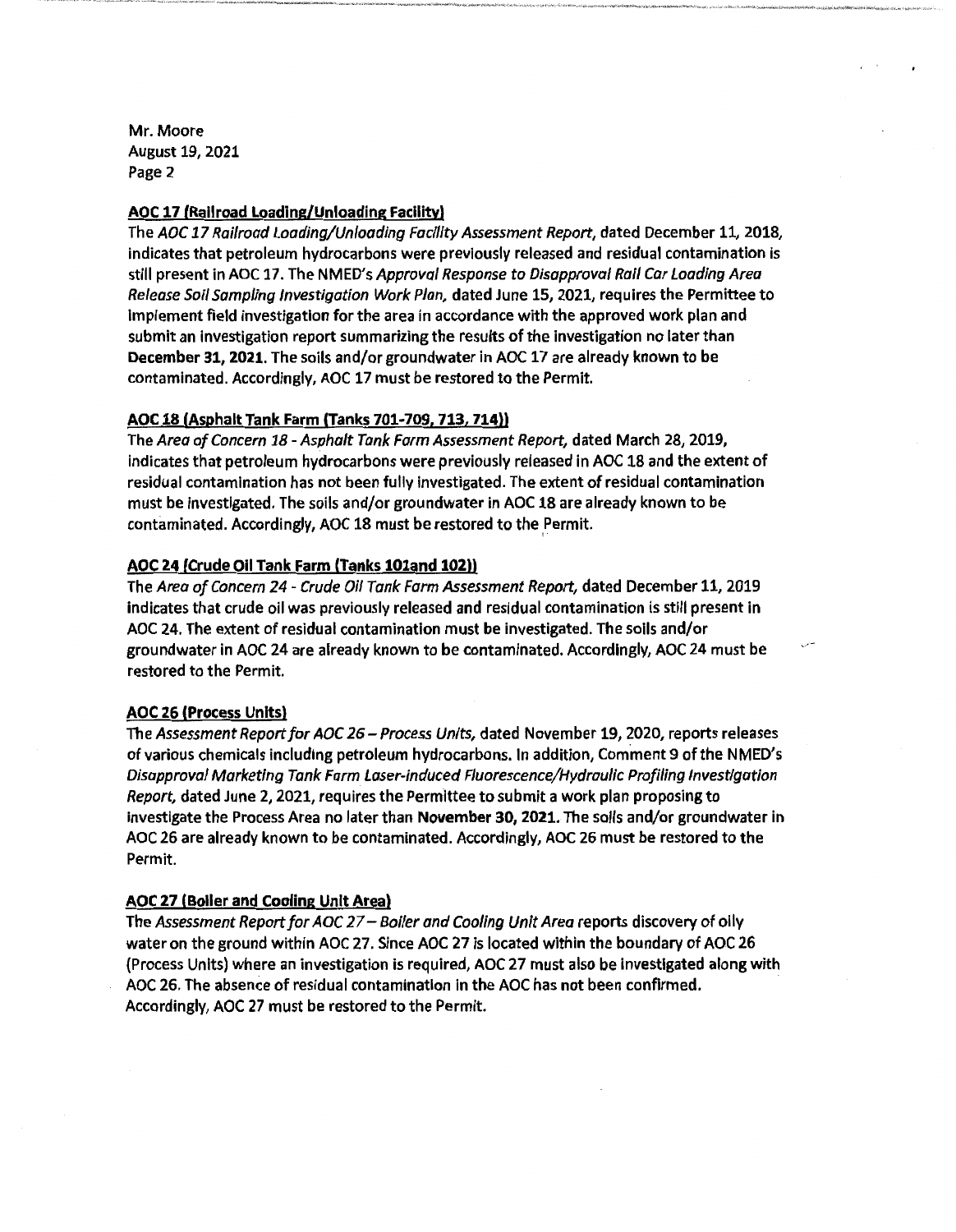Mr. Moore August 19, 2021 Page 3

 $\cdot$  .

## **AOC 28 (Warehouse and Maintenance Shop Area)**

The Assessment Report for AOC 28 - Warehouse and Maintenance Shop Area, dated September 10, 2020, reports previous disposal of chlorinated solvents in the vicinity of the mechanical shop. The absence of residual contamination in the AOC has not been confirmed. Potential contamination associated with previous disposal activities must be investigated. Accordingly, AOC 28 must be restored to the Permit.

## **AOC 29 {Equipment Yard and Drum Storage Area)**

The Assessment Report for AOC 29- Equipment Yard and Drum Storage Area, dated December 15, 2020, reports observations of soil staining in AOC 29. The Permittee must confirm the absence of contamination associated with the soil staining. Accordingly, AOC 29 must be restored to the Permit.

### **AOC 30 (Laboratory)**

The Assessment Report for AOC 30 - Laboratory, dated November 15, 2020, reports that reagents, solvents, and hydrocarbon and wastewater samples have been managed in the laboratory and discharges from the laboratory sink were routed to the wastewater treatment plant. However, potential contamination associated with laboratory activities (e.g., discharges from the sink/leaky sewer lines) has not fully been Investigated. The Permittee must confirm the absence of contamination in AOC 30. Accordingly, AOC 30 must be restored to the Permit.

## AOC 31 (Tanks 27 **and 28)**

Although (1) the Assessment Report for AOC 31 - Tanks 27 and 28, dated March 25, 2021, does not report any documented spills from Tanks 27 or 28 and {2) contamination associated with the July 2017 release from Tank 35 located adjacent to Tanks 27 and 28 was fully investigated and remediated, these tanks are still in use to store wastewater and future spills may occur again during heavy rain events. Accordingly, AOC 31 must be restored to the Permit or Tanks 27, 28, and 35 must be decommissioned to be eliminated from listing on the Permit.

#### **AOC 34 (Scrap Yard)**

Although the Assessment Report for AOC 34 - Scrap Yard, dated April 13, 2021, does not report any documented releases in AOC 34, the area is located between Solid Waste Management Units (SWMUs) 4 and 5 pending an additional investigation and may potentially be affected by more recent releases (e.g., French Drain area). AOC 34 may be required to be Investigated contingent upon the results of additional investigation associated with SWMUs 4 and 5. AOC 34 must be restored to the Permit unless SWMUs 4 and 5 are fully investigated and determined to be unaffected.

The Permittee must submit a request for a Class 1 Permit Modification, which will serve as the Second Permit Modification referenced in the January 20, 2017 Order on Consent, to add the